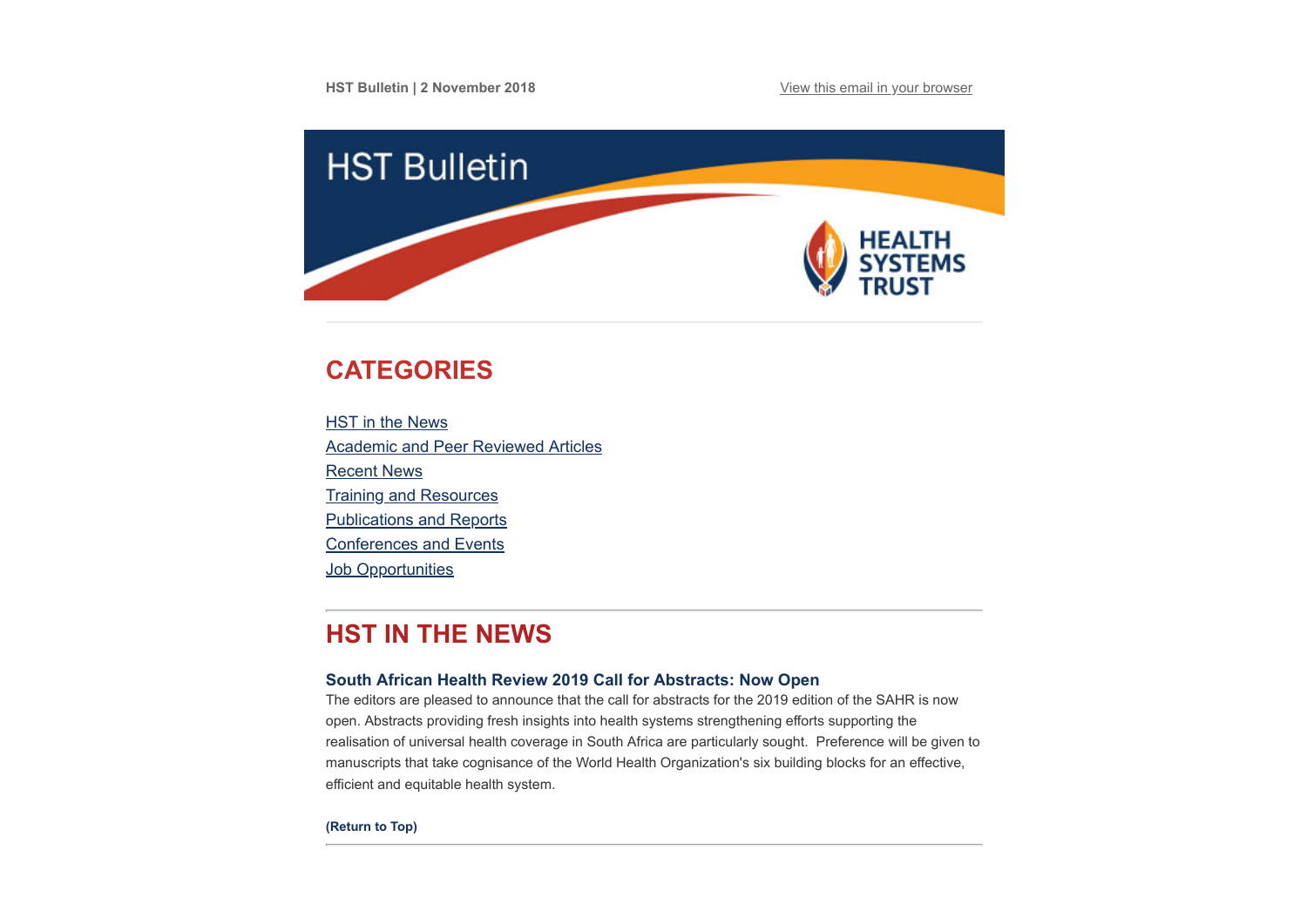## <span id="page-1-0"></span>**ACADEMIC AND PEER REVIEWED ARTICLES**

### **[Alma-Ata at 40 years: reflections from the Lancet Commission on Investing in Health](https://www.thelancet.com/journals/lancet/article/PIIS0140-6736(18)32389-4/fulltext?dgcid=raven_jbs_etoc_email&utm_source=Global+Health+NOW+Main+List&utm_campaign=856c885d8b-EMAIL_CAMPAIGN_2018_10_24_12_23&utm_medium=email&utm_term=0_8d0d062dbd-856c885d8b-2811001)**

*The Lancet | Published: 20 October 2018.*

*David A Watkins, Gavin Yamey, Marco Schäferhoff, Olusoji Adeyi, George Alleyne, Ala Alwan, Seth Berkley, Richard Feachem*

In 2013, the Lancet Commission on Investing in Health published its report, "Global health 2035: a world converging within a generation" (GH2035). The report concluded that a grand convergence in health—a reduction in infectious, child, and maternal mortality to rates seen in the best-performing middle-income countries—is technically and financially feasible for all but the poorest countries by 2035.

## **[What Are Governments Spending on Health in East and Southern Africa?](https://www.tandfonline.com/doi/full/10.1080/23288604.2018.1510287)**

*Health Systems & Reform | Published: 30 October 2018.*

*Moritz Piatti-Fünfkirchen, Magnus Lindelow, Katelyn Yoo*

Progress toward universal health care (UHC) in Africa will require sustained increases in public spending on health and reduced reliance on out-of-pocket financing. This article reviews trends and patterns of government spending in the East and Southern Africa regions and points out methodological challenges with interpreting data from the World Health Organization's (WHO) Global Health Expenditure Database (GHED) and other sources.

## **[Empowering frontline providers to deliver universal primary healthcare using the](https://www.bmj.com/content/363/bmj.k4451) Practical Approach to Care Kit**

*BMJ | Published 24 October 2018.*

*Lara Fairall, Ruth Cornick, Eric Bateman*

Forty years ago, when world leaders met in Alma Ata, the world was home to 4.3 billion people. The resultant declaration provided a bold vision where everyone had access to healthcare and affirmed the pivotal role of primary healthcare in achieving this. But the declaration was soon dismissed as an idealistic dream, and multilaterals, academia, and clinicians instead busied themselves with the low hanging fruits, in particular specific drivers of mortality, in what became known as selective primary healthcare.1 These efforts were not without successes: childhood mortality halved; conditions like polio and river blindness almost eliminated; hundreds of thousands of lives saved by the scale-up of antiretroviral treatment; and Ebola and other outbreaks contained. But such programmatic achievements have not yielded robust health systems.

## **The Practical Approach to Care Kit (PACK) guide: developing a clinical decision [support tool to simplify, standardise and strengthen primary healthcare delivery](https://gh.bmj.com/content/3/Suppl_5/e000962)**

*BMJ Global Health | Published: 17 October 2018.*

*Ruth Cornick, Sandy Picken, Camilla Wattrus, Ajibola Awotiwon, Emma Carkeek, Juliet Hannington, Pearl Spiller, Eric Bateman, et al*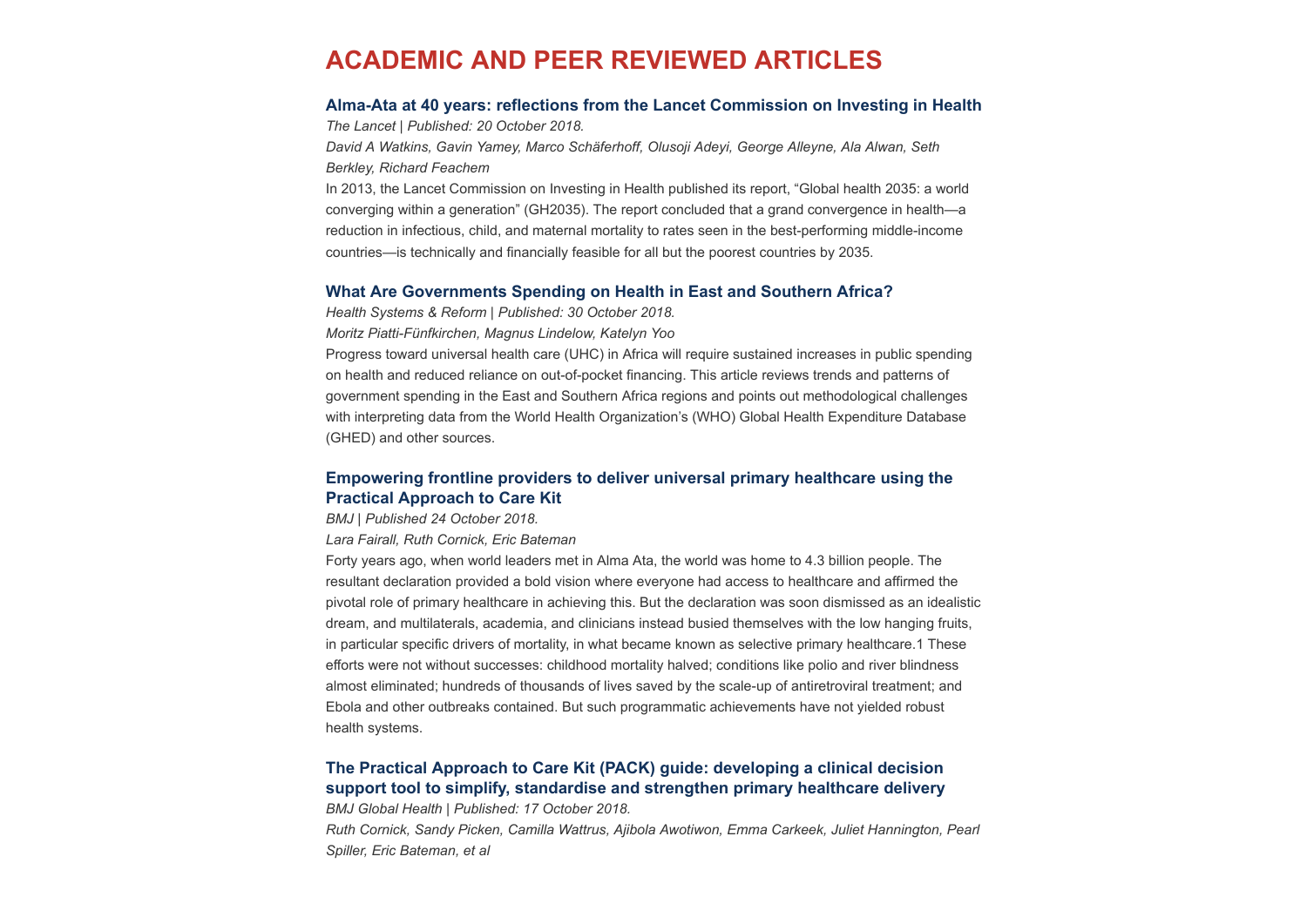For the primary health worker in a low/middle-income country (LMIC) setting, delivering quality primary care is challenging. This is often complicated by clinical guidance that is out of date, inconsistent and informed by evidence from high-income countries that ignores LMIC resource constraints and burden of disease. The Knowledge Translation Unit (KTU) of the University of Cape Town Lung Institute has developed, implemented and evaluated a health systems intervention in South Africa, and localised it to Botswana, Nigeria, Ethiopia and Brazil, that simplifies and standardises the care delivered by primary health workers while strengthening the system in which they work. At the core of this intervention, called Practical Approach to Care Kit (PACK), is a clinical decision support tool, the PACK guide. This paper describes the development of the guide over an 18-year period and explains the design features that have addressed what the patient, the clinician and the health system need from clinical guidance, and have made it, in the words of a South African primary care nurse, 'A tool for every day for every patient'.

## **Non-technical health care quality and health system responsiveness in middle[income countries: a cross-sectional study in China, Ghana, India, Mexico, Russia,](http://jogh.org/documents/issue201802/jogh-08-020417.pdf) and South Africa**

*Journal of Global Health | Published: December 2018.*

*Pascal Geldsetzer, Annie Haakenstad, Erin Kinsella James, Rifat Atun*

While there is increasing recognition that the non-technical aspects of health care quality – particularly the inter-personal dimensions of care – are important components of health system performance, evidence from population-based studies on these outcomes in low- and middle-income countries is sparse. This study assesses these non-technical aspects of care using two measures: health system responsiveness (HSR), which quantifies the degree to which the health system meets the expectations of the population, and non-technical health care quality (QoC), for which we 'filtered out' these expectations.

#### **[The global tuberculosis epidemic: turning political will into concrete action](http://jtd.amegroups.com/article/view/23562/18121%20%C2%A0)**

*Journal of Thoracic Disease | Published: September 2018.*

#### *Theodore Lytras, Ourania Kalkouni*

The scourge of tuberculosis has afflicted mankind for thousands of years. Today, although often regarded as a disease of the past, tuberculosis is still globally the number one cause of death among infectious diseases, ranking above HIV/AIDS. Few also appreciate that drug-resistant tuberculosis accounts for a sizable proportion of the problem of antimicrobial resistance (AMR); it has been estimated that it accounts for a quarter of AMR-associated deaths.

## **[Identifying gaps in the continuum of care for cardiovascular disease and diabetes in](https://journals.plos.org/plosone/article?id=10.1371/journal.pone.0192603) two communities in South Africa: Baseline findings from the HealthRise project**

*PlosOne | Published: 14 March 2018***.** *Alexandra Wollum, Rose Gabert, Claire R McNellan, Jessica M Daly, Priscilla Reddy, Paurvi Bhatt, Miranda Bryant, Danny V Colombara*

The HealthRise initiative seeks to implement and evaluate innovative community-basedstrategies for diabetes, hypertension and hypercholesterolemia along the entire continuumof care (CoC)-from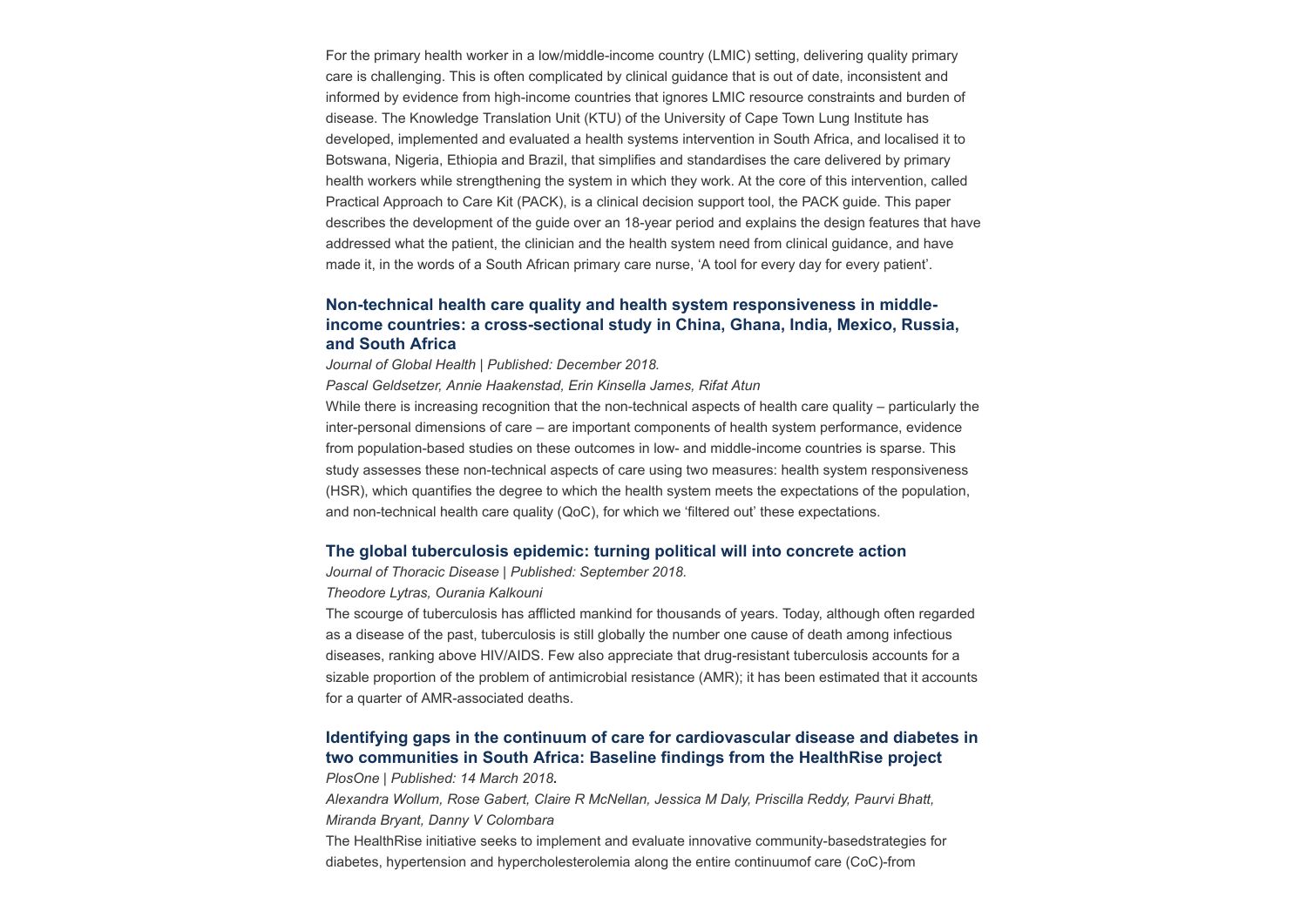awareness and diagnosis, through treatment and control. In this study,we present baseline findings from HealthRise South Africa, identifying gaps in the CoC, as well as key barriers to care for noncommunicable diseases (NCDs).

### **[The protective role of family structure for adolescent development in sub-Saharan](https://journals.plos.org/plosone/article?id=10.1371/journal.pone.0206197) Africa**

*PlosOne | Published: 29 October 2018.*

*Oluwaseyi Dolapo Somefun, Clifford Odimegwu*

Several studies have focused on the risk factors associated with adolescent developmental outcomes, but the literature on the role of protective factors at the family and community level for positive adolescent development is scarce, especially in sub-Saharan Africa (SSA). We hypothesize that ensuring a supportive environment for adolescents may result in delayed sexual debut for adolescents in SSA. The relationship between family structure and positive adolescent sexual behaviour, measured as delay in sexual debut, was examined using the bioecological theory framed by a risk and resilience perspective.

#### **[\(Return to Top\)](#page-0-0)**

## <span id="page-3-0"></span>**RECENT NEWS**

#### **[New Global Commitment to Primary Health Care for all at Astana Conference](https://www.unicef.org/laos/press-releases/new-global-commitment-primary-health-care-all-astana-conference)**

*UNICEF | 26 October 2018.*

Declaration of Astana charts course to achieve universal health coverage, 40 years since declaration on primary health care in Alma-Ata.

#### **[Offline: In defence of precision public health](https://www.thelancet.com/journals/lancet/article/PIIS0140-6736(18)32741-7/fulltext?dgcid=raven_jbs_etoc_email)**

*The Lancet | 27 October 2018.*

Precision public health offers a compelling opportunity to reinvigorate a discipline that has never been more important for advancing the health of our most vulnerable and excluded communities.

### **[Joburg girl battles TB stigma on the global stage](https://www.health-e.org.za/2018/10/30/joburg-girl-battles-tb-stigma-on-the-global-stage/)**

*Health-e News | 30 October 2018.*

THE HAGUE: During the launch of a new book which tells the story about their tuberculosis (TB) journey, Janet, and her nine-year-old daughter Angelina, spoke to Health-e News from the Netherlands about the stigma they faced in a local pre-school.

## **[Activists interrupt TB conference opening ceremony to call on J&J to cut price of TB](https://msfaccess.org/activists-interrupt-tb-conference-opening-ceremony-call-jj-cut-price-tb-drug-half-one-dollar-day) drug in half, to one dollar per day**

*MSF Access Campaign | 24 October 2018.*

The Hague, 24 October 2018 — Activists interrupted the opening ceremony of the 49th Union World Conference on Lung Health in The Hague today, to call on US pharmaceutical corporation Johnson &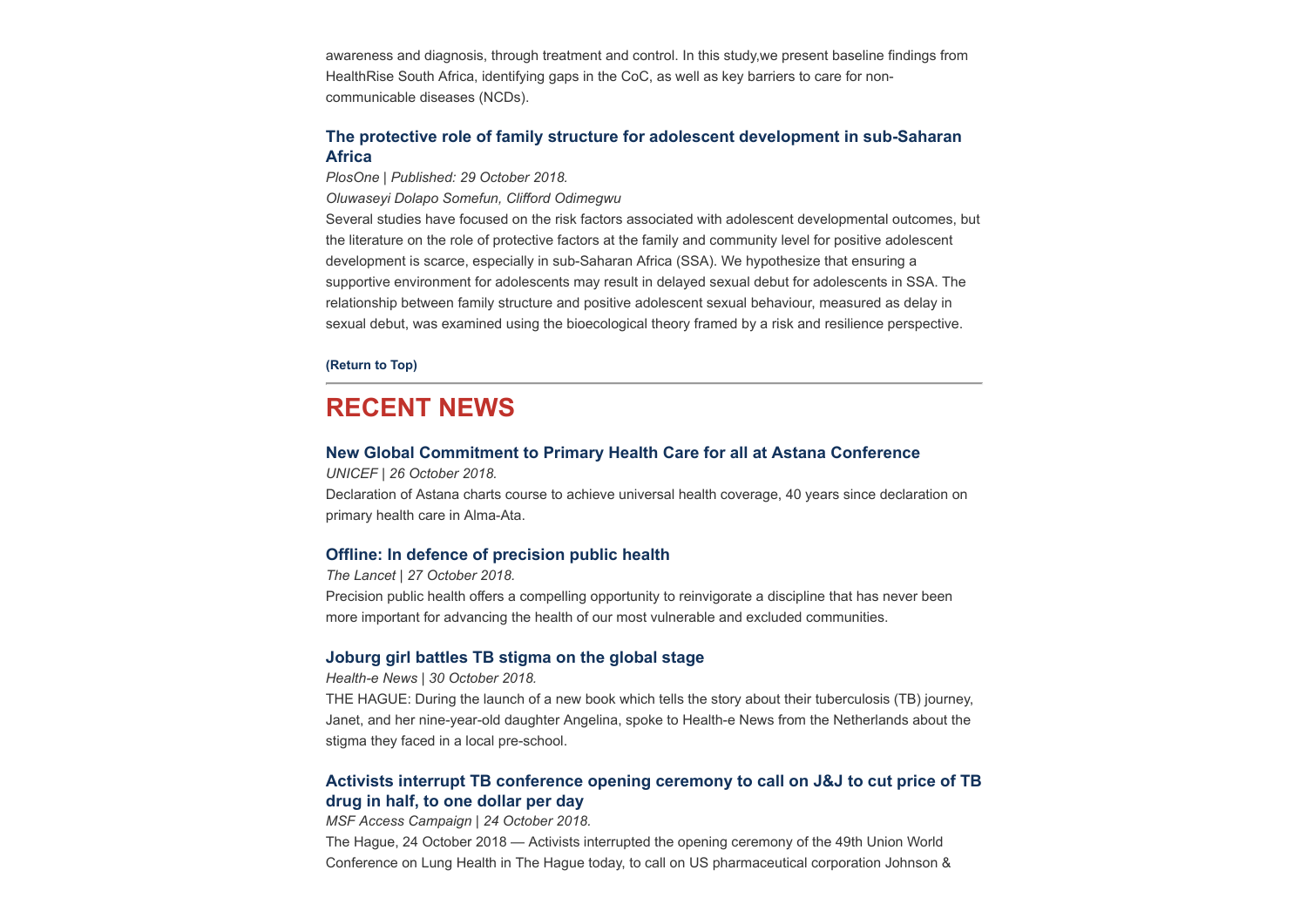Johnson (J&J) to cut the price of the TB drug bedaquiline in half, to 'one dollar per day', so that people who urgently need it can afford it.

#### **[Poo testing the new breakthrough in child TB](https://www.health-e.org.za/2018/10/26/poo-testing-the-new-breakthrough-in-child-tb/)**

*Health-e News | 26 October 2018.*

A much simpler test to detect tuberculosis (TB) in children, using a stool sample instead of sputum, could save thousands of lives.

### **[EDITORIAL: NHI and the health department are going nowhere slowly](https://www.businesslive.co.za/bd/opinion/editorials/2018-10-30-editorial-nhi-and-the-health-department-are-going-nowhere-slowly/)**

*Business Day | 30 October 2018.* Treasury redirects unspent funds to meet president's pledge to fill posts and buy more hospital beds and linen.

#### **[Oblivious to the killer within](https://www.health-e.org.za/2018/10/29/oblivious-to-the-killer-within/)**

*Health-e News | 29 October 2018.*

Hypertension is South Africa's biggest epidemic. But most people don't know they have high blood pressure, and few of those on treatment have their blood pressure under control – partly because the medical profession doesn't know what drugs work for Africans.

#### **[New Center to Jumpstart Point-of-Care Technologies for HIV Treatment in Africa](https://www.mccormick.northwestern.edu/news/articles/2018/10/new-center-to-jumpstart-point-of-care-technologies-for-hiv-treatment-in-africa.html?utm_source=Global+Health+NOW+Main+List&utm_campaign=653007a079-EMAIL_CAMPAIGN_2018_10_23_12_29&utm_medium=email&utm_term=0_8d0d062dbd-653007a079-2811001)**

*Northwestern Engineering News | 17 October 2018.* Northwestern-led center receives \$7.5 million grant from National Institutes of Health. C-THAN will work with university partners in Africa to foster an ecosystem of POC technology development to better detect and monitor HIV and common fatal comorbidities and complications, including tuberculosis, hepatitis B, hepatitis C, diabetes, heart disease, and certain cancers.

#### **[From Havana with love: A day in the life of a Cuban doctor in a county hospital](https://www.nation.co.ke/health/A-day-in-the-life-of-a-Cuban-doctor-in-a-county-hospital/3476990-4818018-nw8s8c/index.html)**

*Daily Nation | 22 October 2018.* They have become quite popular with patients, earning their trust and confidence.

#### **[\(Return to Top\)](#page-0-0)**

## <span id="page-4-0"></span>**TRAINING AND RESOURCES**

#### **[PACK Kit](https://knowledgetranslation.co.za/)**

*Knowledge Translation Unit: University of Cape Town Lung Institute* 

The Practical Approach to Care Kit (PACK) is a health systems improvement programme designed to support the work of primary care health workers in underserved communities (like doctors, nurses, midwives, health officers, community health practitioners), strengthen the health services in which they work and thereby achieve the best possible patient outcomes.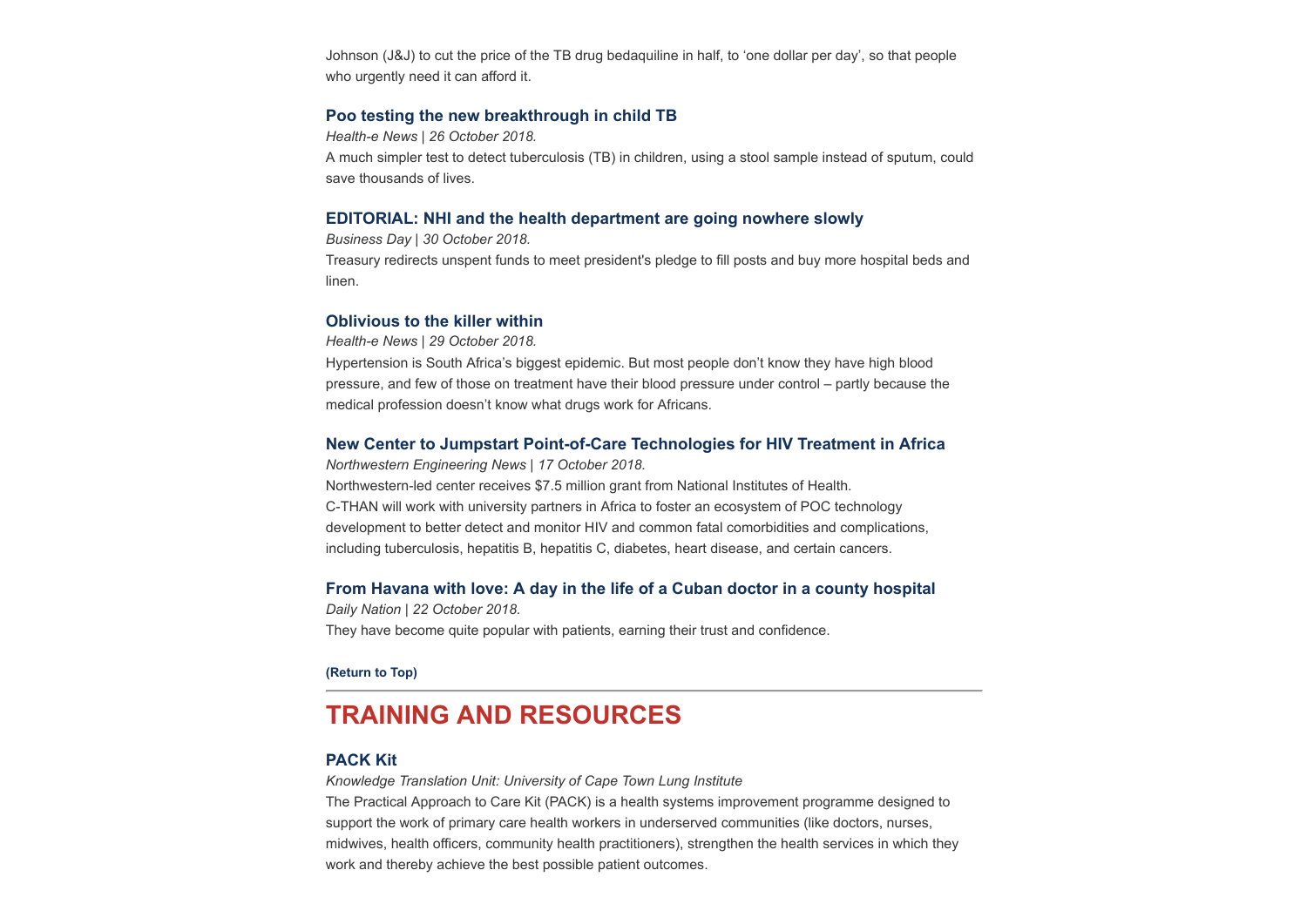## <span id="page-5-0"></span>**PUBLICATIONS AND REPORTS**

#### **[Childhood TB & Stigma: Conversations of Resilience in the War Against TB](http://www.hst.org.za/publications/NonHST%20Publications/Childhood%20TB%20and%20Stigma,%20Conversations%20of%20Resilience%20in%20the%20War%20Against%20TB.pdf)**

*Global Coalition of TB Activists | October 2018.*

Childhood TB & Stigma tells the powerful stories of 13 child TB survivors and their families from countries such as Ukraine, India, Mexico and The United States and the extreme challenges that they went through and eventually overcame.

#### **[\(Return to Top\)](#page-0-0)**

## <span id="page-5-1"></span>**CONFERENCES AND EVENTS**

## **[Free State Annual Provincial Research Day](http://www.hst.org.za/Lists/HST%20Events/DispForm.aspx?ID=30)**

9 November 2018 University of the Free State, Bloemfontein

#### **[Universal Health Congress](http://www.uhmhcongress2018.net/)**

12-14 December 2018 Valletta, Malta

#### **[ESMO \(European Society for Medical Oncology\) Summit Africa 2019](https://www.esmo.org/Conferences/ESMO-Summit-Africa-2019)**

15-17 February 2019 Cape Town, South Africa

**[\(Return to Top\)](#page-0-0)**

## **JOB OPPORTUNITIES**

Please click on the job title for more information.

# **[Health Systems Trust: Provincial Technical Advisor](http://www.hst.org.za/Pages/Provincial-Technical-Advisor.aspx)**

Closing Date: 2 November 2018

#### **[Health Systems Trust: Layout Artist/Desktop Publisher](http://www.hst.org.za/Pages/Layout-ArtistDesktop-Publisher-.aspx)**

Closing Date: 6 November 2018

**[UWC School of Public Health: Postdoctoral Fellowships](http://www.hst.org.za/Pages/POSTDOCTORAL-FELLOWSHIPS-HPSR-2019.aspx)**